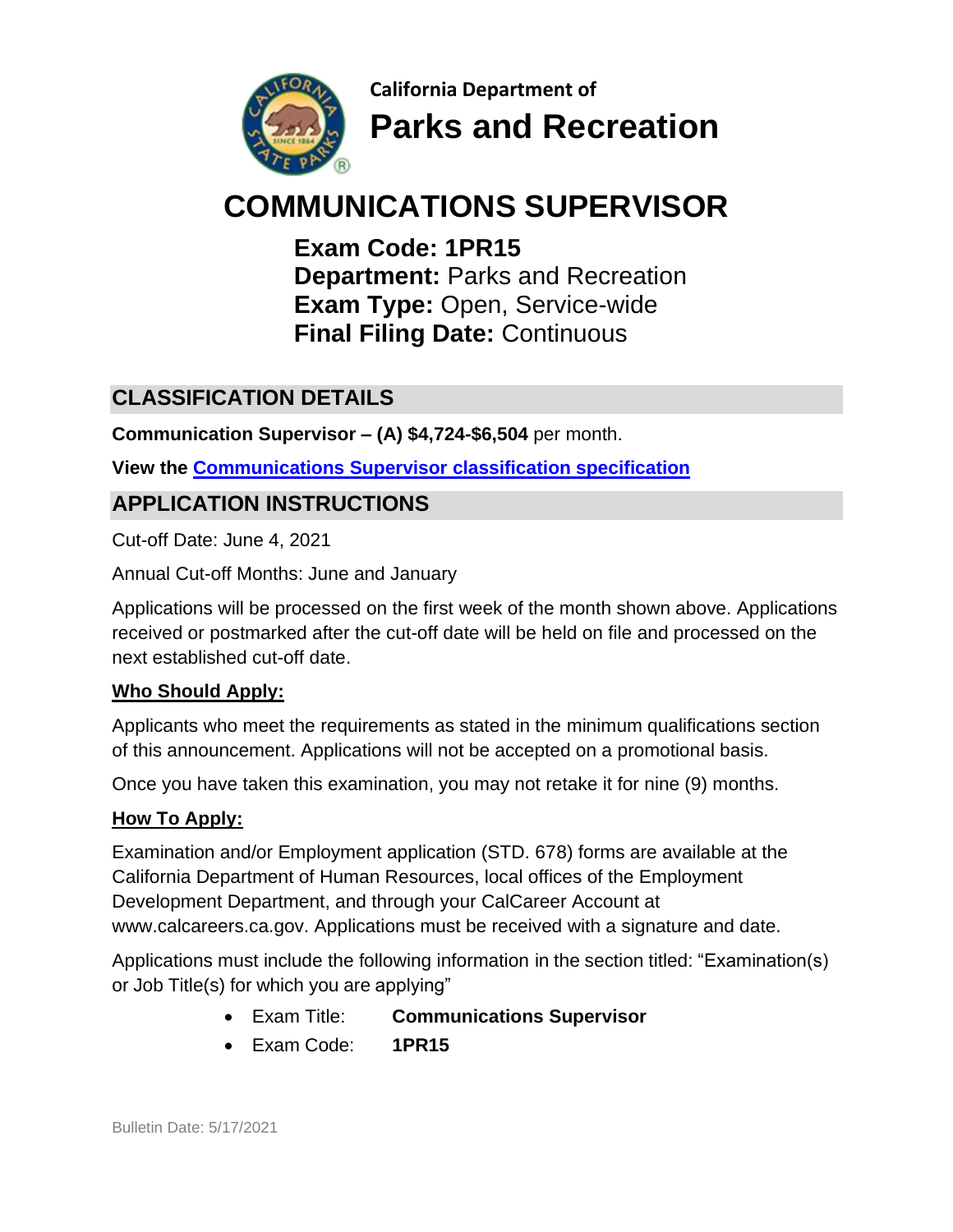Only applications for the *Communication Supervisor* will be accepted. If you are applying for multiple exams you must file a separate application for each one. Failure to do so will result in the rejection of your application from this examination.

Do not send your application via office or interoffice mail. Applications received by this manner **will not** be accepted and cannot be returned pursuant to California Code of Regulations §174. Mobile Bar Codes, such as the Quick Response (QR) Codes available at the USPS, are not considered Postmark dates for the purpose of determining timely filing of an application.

Applications may be delivered in person or by mail.

Please submit to:

### **By mail:**

Department of Parks and Recreation Attention: Exam Unit/Jacques Carter P.O. Box 942896 Sacramento, CA 94296-0001

### **In person:**

Department of Parks and Recreation Attention: Exam Unit/Jacques Carter 1416 9th Street Room 1018 (10th floor Drop Box) Sacramento, CA 95814

### **Special Testing Arrangements:**

If you have a disability and need special testing arrangements, mark "yes" on Question #10 on the Examination and/or Employment application and complete the Accommodation form. The Selections Unit will contact you to make special testing arrangements. If you have not been contacted prior to receiving a notice to appear for the examination, please contact the Exam Analyst at (916) 654-9420.

## **MINIMUM QUALIFICATIONS**

All applicants must meet the education and/or experience requirements as stated on this exam bulletin by the cut-off date to be accepted into the examination. Part-time or full-time jobs, regardless of whether paid or volunteer positions, and inside or outside California state civil service will be evaluated towards meeting the requirements.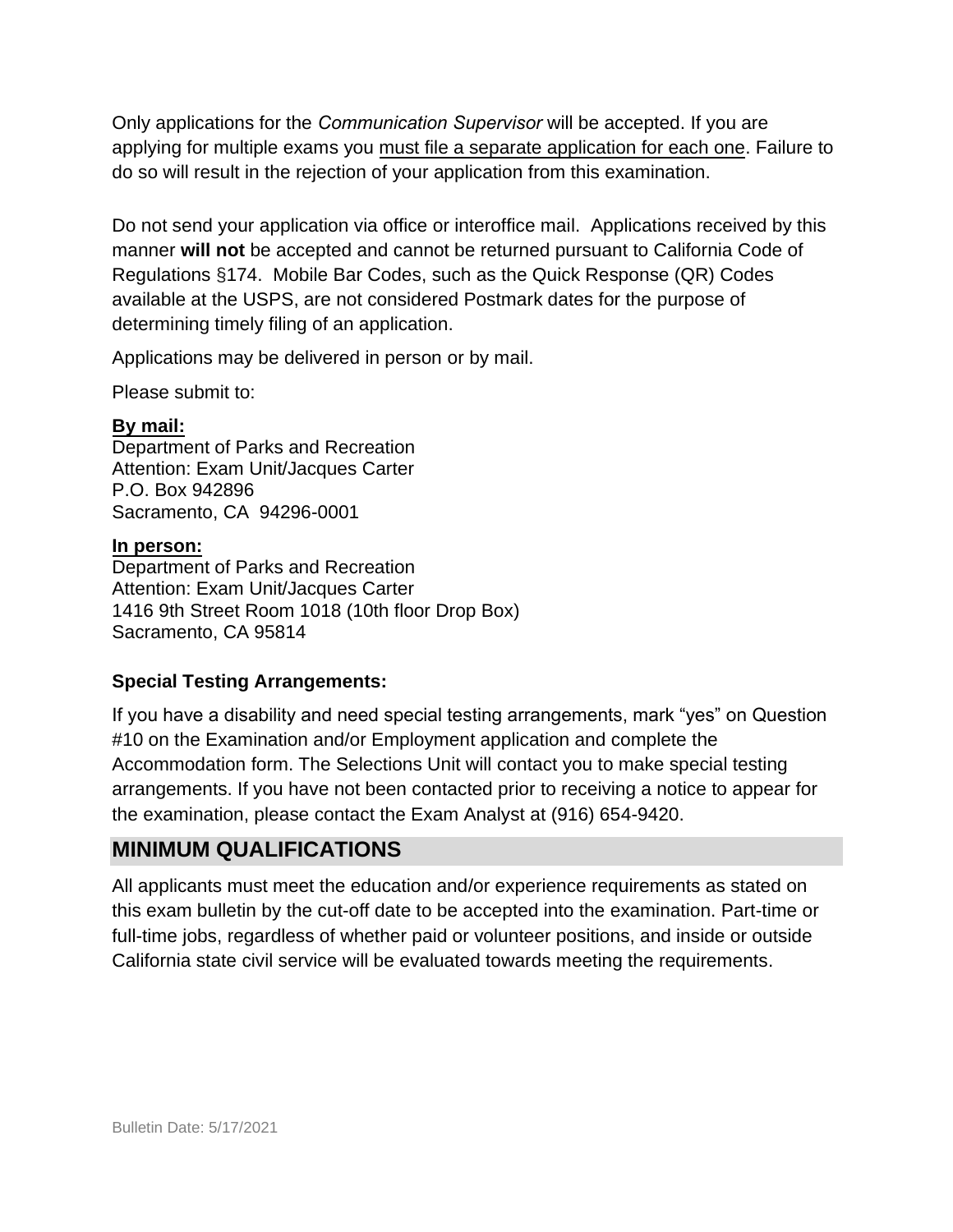Qualifying experience may be combined on a proportionate basis if the requirements stated include more than one pattern and are distinguished as "Either" I, "Or" II, "Or" III, etc. For example, candidates possessing qualifying experience amounting to 50% of the required time of Pattern I, and additional experience amounting to 50% of the required time of Pattern II, may be admitted to the examination as meeting 100% of the overall experience requirement.

#### Either I

Experience: One year of experience in the California state service performing the duties comparable to a Communications Operator, Range B.

#### Or II

Experience: Three years of experience in dispatching for a department for emergency vehicles by radio/telephone.

#### Or III

Experience: Four years of progressively responsible experience in a large dispatch center for dispatching police, forestry, or fire vehicles, one year of which must include supervision of subordinate communications personnel.

#### **POSITION DESCRIPTION**

#### **Communication Supervisor**

This is the supervisory level in the series. Under general direction, incumbents typically plan, organize, and assign work to a group of communications personnel and may assist with the 24-hour operation of a communications center. Typical duties include: providing for and conducting training for communications personnel in the operation of radio/telephone receivers, transmitters, teletypewriters and associated equipment, teleprinters, computer aided dispatching, and departmental radio procedures; working with and assisting employees in learning radio transmission codes, local geography, departmental rules and regulations, and allied material; preparing employees' work schedules; reviewing and evaluating employees' work performance; participating in the selection of new communications personnel; and performing routine staff work and the most difficult dispatch duties.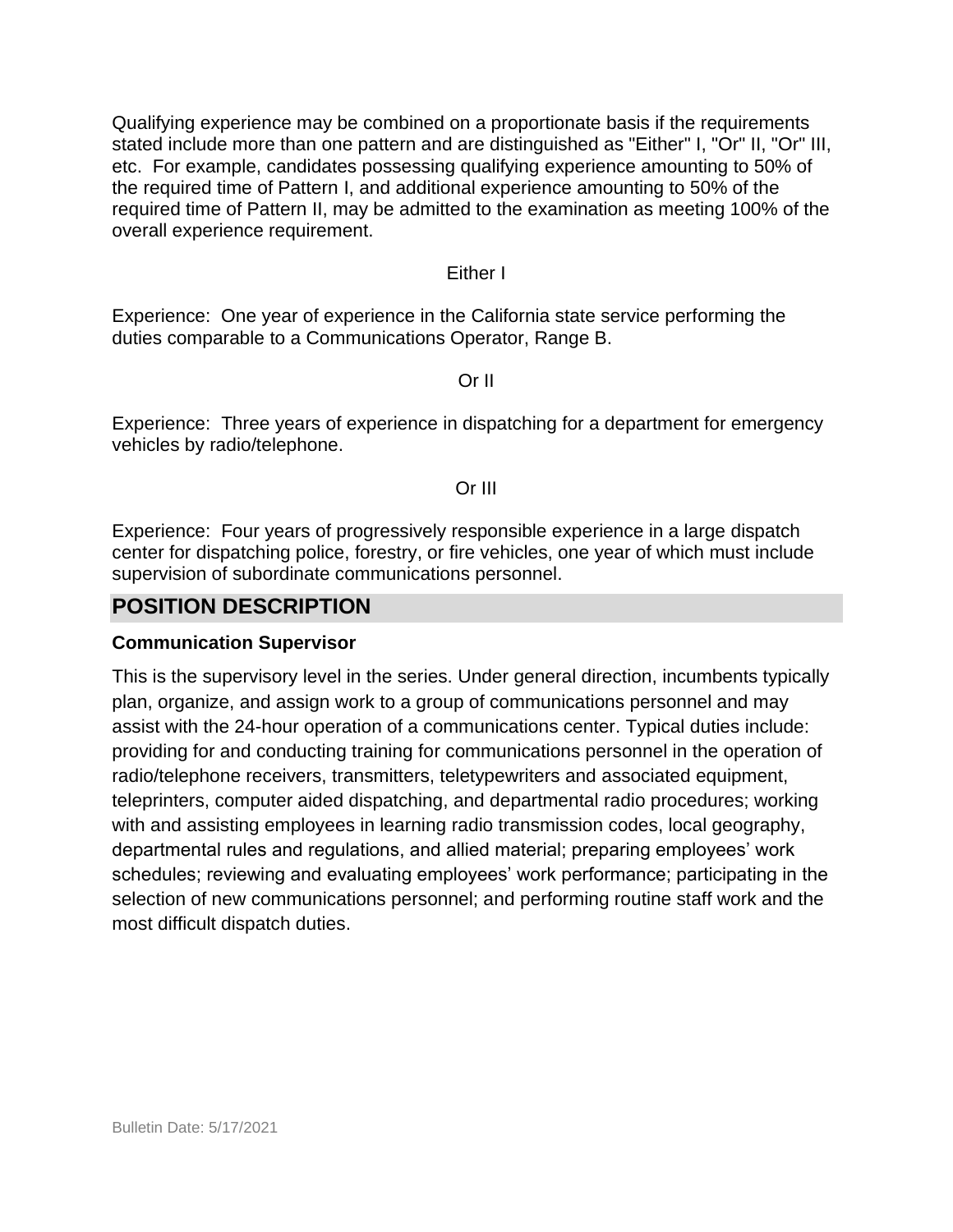# **EXAMINATION SCOPE**

In addition to evaluating applicants' relative knowledge, skills, and ability, as demonstrated by quality and breadth of education and/or experience, emphasis in each exam component will be measuring competitively, abilities relative to job demands, of each applicant:

Knowledge of:

- 1. Telecommunications systems including California Law Enforcement Telecommunications System (CLETS).
- 2. Radio Standard Operating Procedure policy and procedures.
- 3. National Crime Information Center policy and procedures.
- 4. Computer-aided dispatch systems.
- 5. Principles of effective writing.
- 6. Departmental Equal Employment Opportunity (EEO) objectives.
- 7. A supervisor's role in the Equal Employment Opportunity program and the processes available to meet the Equal Employment Opportunity objectives.

Ability to:

- 1. Work under stress and maintain composure, establish priorities, and take appropriate action.
- 2. Recall a variety of situations and retain information.
- 3. Document accurately.
- 4. Compose written reports.
- 5. Supervise the work of others.
- 6. Train employees.
- 7. Give accurate instructions and directions.
- 8. Operate radio console, teletype, and other radio room equipment.
- 9. Effectively contribute to the Department's Equal Employment Opportunity objectives.

# **SPECIAL PERSONAL CHARACTERISTICS**

Consistently report to work with a minimum of absences; willingness to work on Saturdays, Sundays and holidays at odd or irregular hours and night shifts; voice wellmodulated for radio transmission and clear enunciation; emotional stability; hearing necessary to perform the duties of the position; and a satisfactory record as a lawabiding citizen.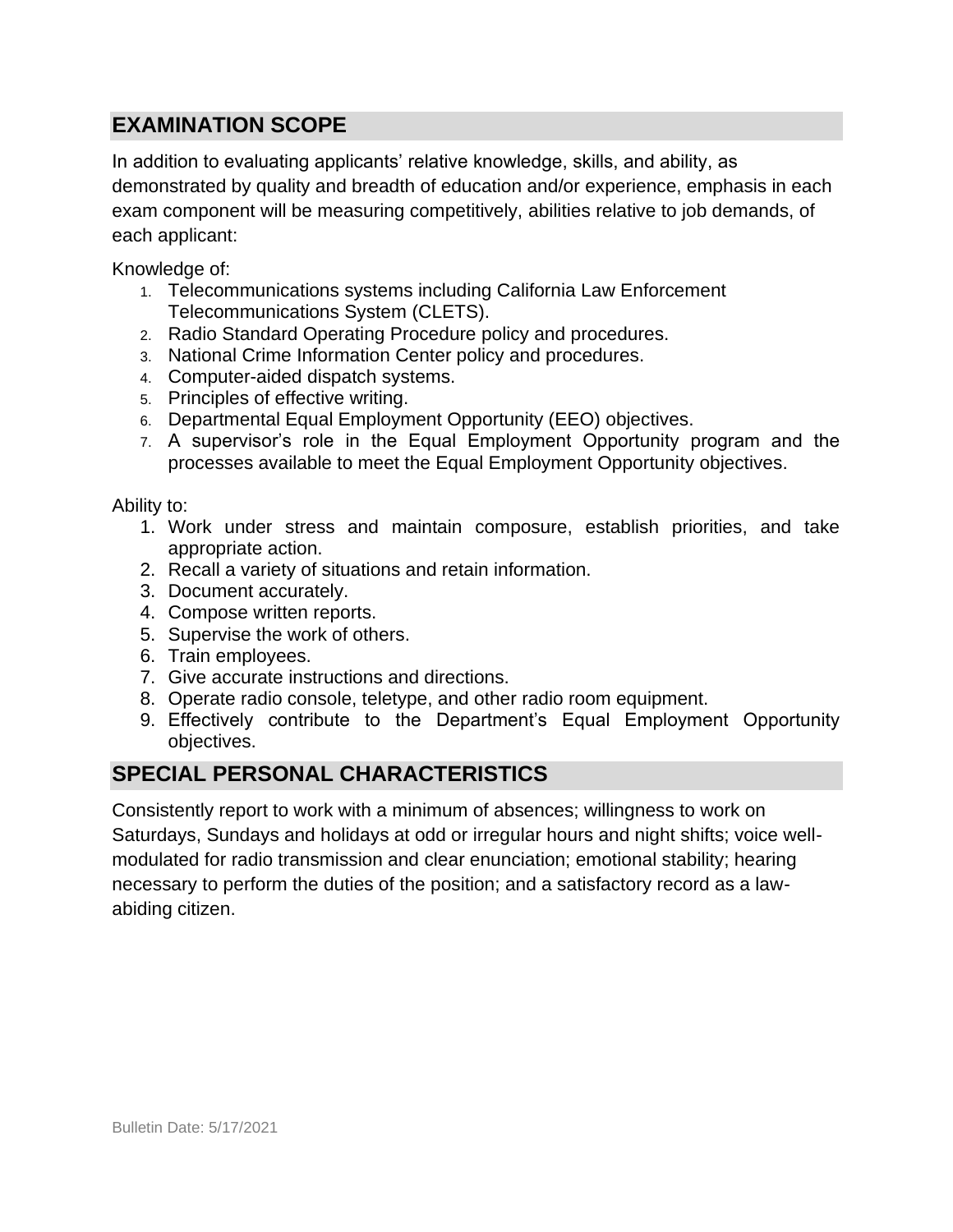# **SPECIAL REQUIREMENTS**

Existing law requires that a thorough background investigation shall be conducted to verify the absence of past behavior indicative of unsuitability to perform public safety dispatcher duties. The background investigation shall include a check of Department of Motor Vehicles' records, and a search of local, State, and national criminal history files to disclose any criminal record. Persons unsuccessful in the investigation cannot be appointed to the Communications Operator series.

Existing law requires that a medical examination shall be conducted to verify the absence of any medical condition which would preclude the safe and efficient performance of dispatcher duties. Persons unsuccessful in the medical exam cannot be appointed to the Communications Operator series.

Penal Code Section 13510(c) requires that State agencies participating in the P.O.S.T. program shall evaluate oral communication skills to ensure skill levels commensurate with the satisfactory performance of dispatch duties.

Penal Code Section 13510(c) requires that State agencies participating in the P.O.S.T. program shall require that the P.O.S.T. Public Safety Dispatcher's Basic Course be the minimum basic training for all public safety dispatchers in the program. The course shall be completed within 12 months of hire or assignment to dispatcher duties. Failure to successfully complete the course shall be cause for termination based on failure to meet the required conditions of employment.

# **ELIGIBLE LIST INFORMATION**

A Service-wide, open eligible list for the Communication Supervisor classification will be established for:

### **Department of Parks and Recreation and various other State Agencies for hiring.**

The names of **successful** competitors will be merged onto the eligible list in order of final score regardless of exam date. Eligibility expires eighteen (18) months after it is established. Applicants must then retake the examination to reestablish eligibility.

Veterans' Preference will be granted for this examination. In accordance with Government Codes 18973.1 and 18973.5, whenever any veteran, or widow or widower of a veteran achieves a passing score on an open examination, he or she shall be ranked in the top rank of the resulting eligible list.

Veterans status is verified by the California Department of Human Resources (CalHR). Information on this program and [the Veterans' Preference Application](https://www.jobs.ca.gov/CalHRPublic/Landing/Jobs/VeteransInformation.aspx) (Std. form 1093) is available online**.** Additional information on veteran benefits is available at the Department of Veterans Affairs.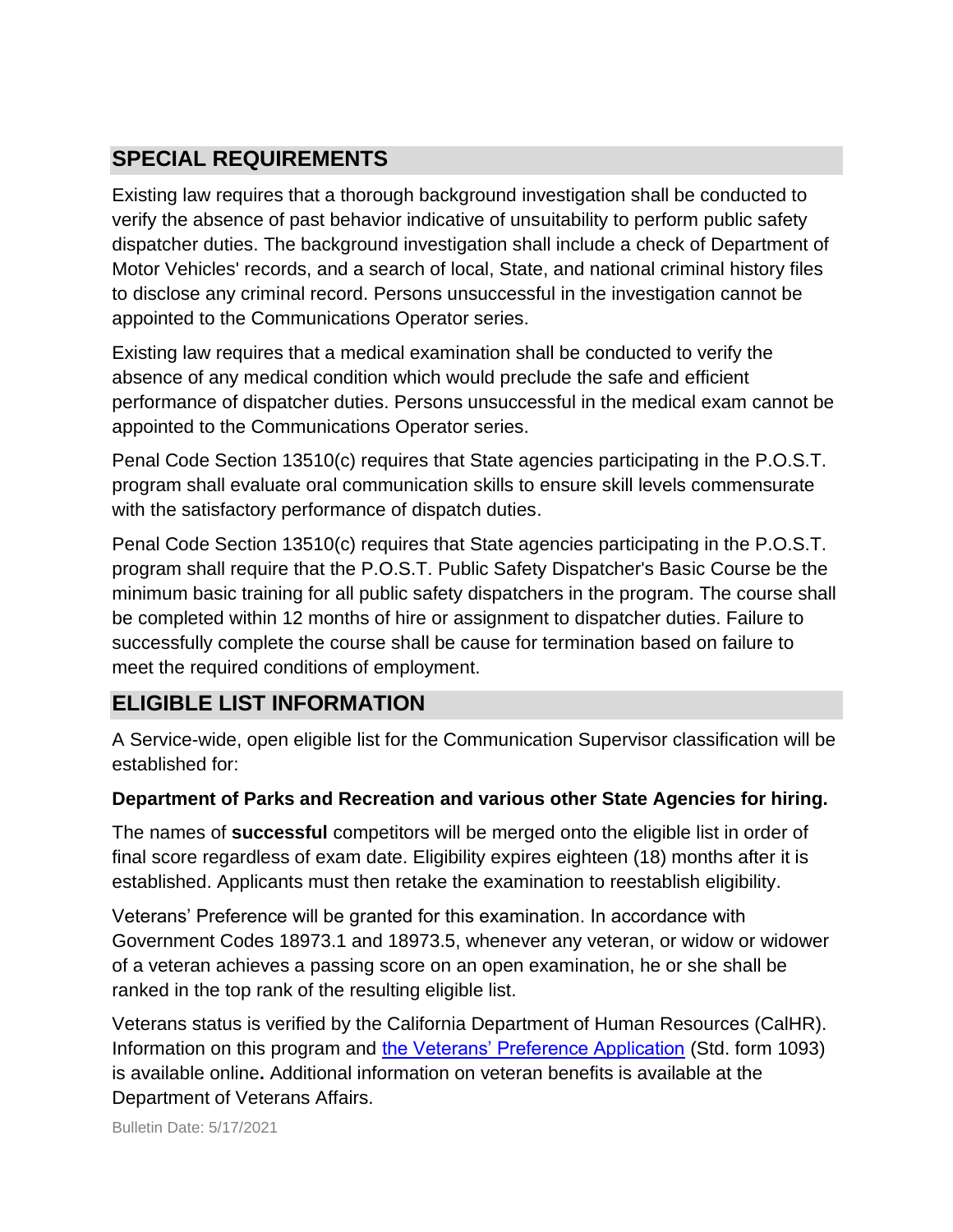Career credits are not granted in open examinations.

### **EXAMINATION INFORMATION**

This examination consists of the following components:

#### **Training and Experience Evaluation –** Weighted 100% of the final score.

The examination will consist solely of a **Training and Experience Evaluation.** To obtain a position on the eligible list, a minimum score of 70% will be required.

The Training and Experience (T&E) Examination will consist of statements designed to measure how your training and work history have provided you the essential knowledge, skills, and abilities, and potential to effectively perform the duties relative to the classification.

**\*Applicants who meet the minimum qualifications will be sent an email with the link to access and take the T&E examination.** Candidates must include a current/valid email address on their application. Failure to provide your current/valid email address will prevent you from taking the examination.

Reschedules will only be considered based on the California Government Code and the California Department of Human Resources policy.

### **TESTING DEPARTMENT**

Department of Parks and Recreation

### **CONTACT INFORMATION**

If you have any administrative questions concerning this examination bulletin, including provision of reasonable accommodation for this testing process, please contact:

Department of Parks and Recreation Attn: Exam Unit / Jacques Carter 1416 9th Street, Room 1018 (10th floor) Sacramento, CA 95814 [Jacques.Carter@parks.ca.gov](mailto:Jacques.Carter@parks.ca.gov)

TTY is a Telecommunications Device for the Deaf, and is reachable only from phones equipped with a TTY Device.

## **EQUAL OPPORTUNITY EMPLOYER**

The State of California is an equal opportunity employer to all, regardless of age, ancestry, color, disability (mental and physical), exercising the right of family care and medical leave, gender, gender expression, gender identity, genetic information, marital status, medical condition, military or veteran status, national origin, political affiliation, race, religious creed, sex